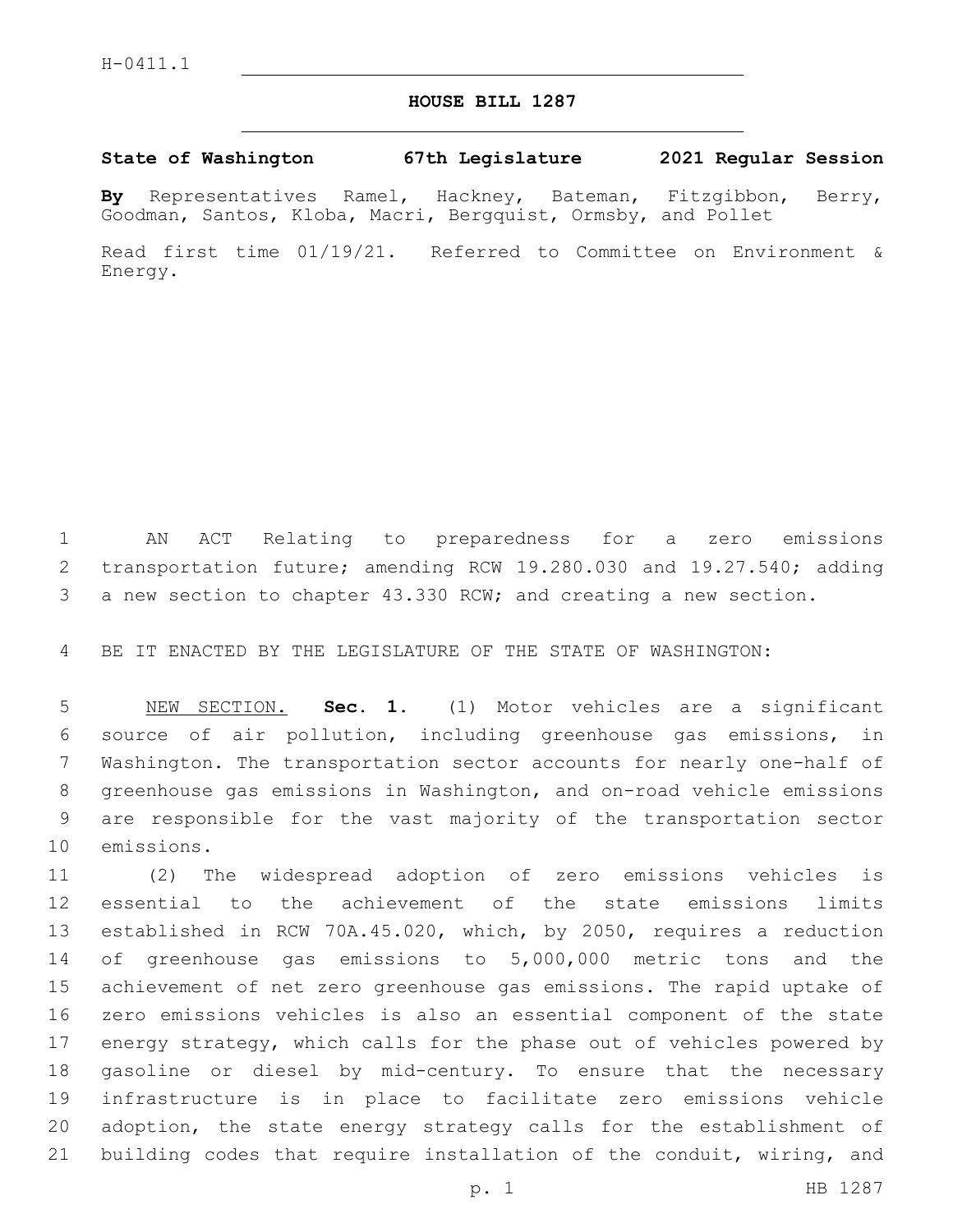panel capacity necessary to support electric vehicle charging in new 2 and retrofitted buildings.

 (3) In 2005, Washington first took action to adopt some of the motor vehicle emissions standards of the state of California, which are more protective of human health and the environment than federal motor vehicle emissions standards. In 2020, the legislature directed the department of ecology to adopt all of California's motor vehicle emissions standards, including California's zero emissions vehicles 9 program.

 (4) A Washington state transition to a zero emissions transportation future requires accurate forecasting of zero emissions vehicle adoption rates, comprehensive planning for the necessary electric vehicle charging and refueling infrastructure, and managing the load of charging and refueling infrastructure as a dynamic energy 15 service to the electric grid.

 (5) To ensure that the transition to a zero emissions transportation future proceeds efficiently and conveniently for users and operators of the multimodal transportation system, it is the 19 intent of the legislature to:

 (a) Require state government to provide resources that facilitate the planning and deployment of electric vehicle charging and refueling infrastructure in a transparent, effective, and equitable 23 manner across the state;

 (b) Ensure utility resource planning analyzes the impacts on electricity generation and delivery from growing adoption and usage 26 of electric vehicles; and

 (c) Require state building codes that support the anticipated levels of zero emissions vehicle use that result from the program requirements in chapter 70A.30 RCW and that achieve emissions 30 reductions consistent with RCW 70A.45.020.

 NEW SECTION. **Sec. 2.** A new section is added to chapter 43.330 32 RCW to read as follows:

 (1) The department, in consultation with the department of ecology, the department of transportation, and the office of equity must develop and maintain a publicly available mapping and forecasting tool that provides locations and essential information of charging and refueling infrastructure to support forecasted levels of electric vehicle adoption, travel, and usage across Washington state.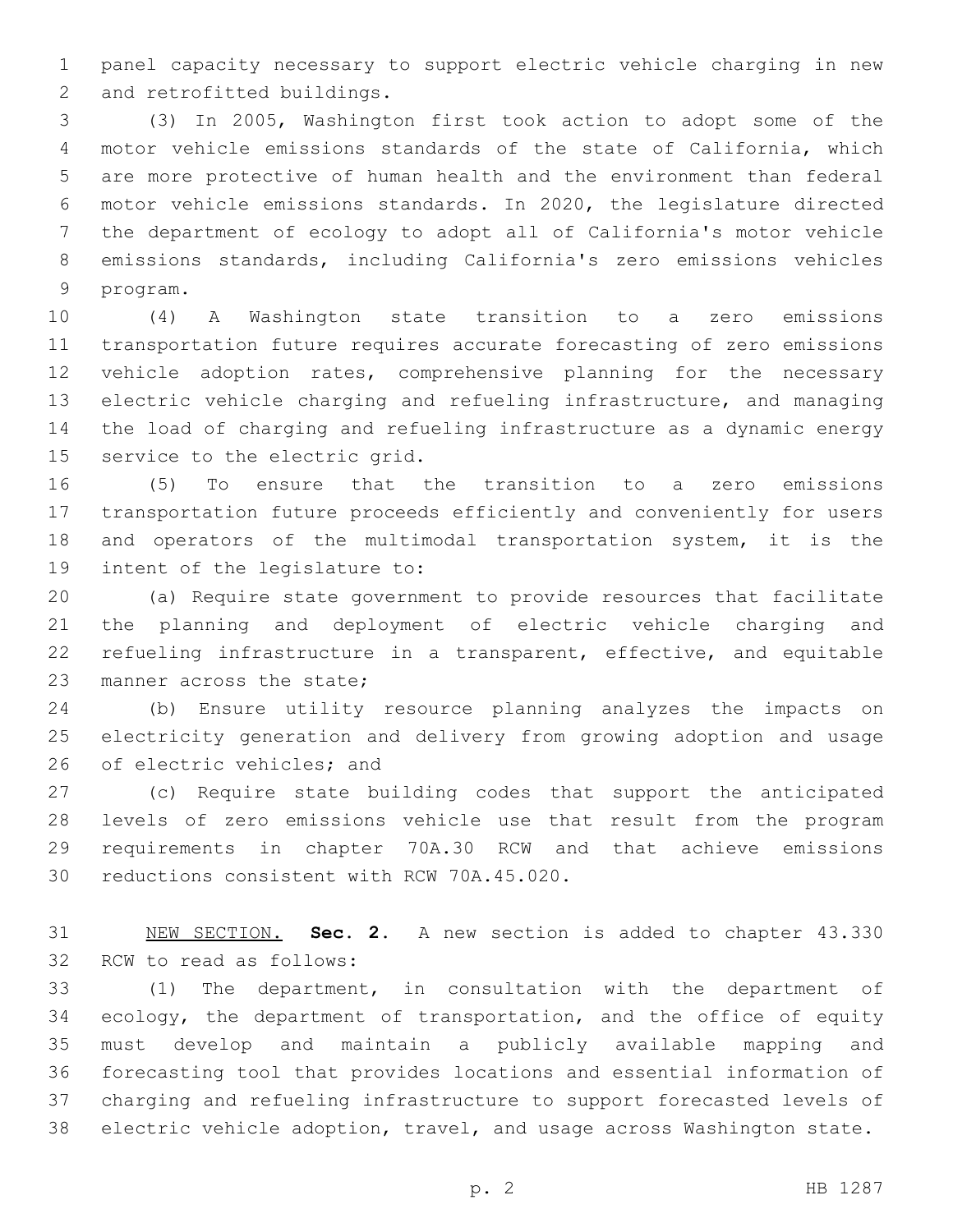(2)(a) The publicly available mapping and forecasting tool must be designed to enable coordinated, effective, efficient, and timely deployment of charging and refueling infrastructure necessary to support statewide and local transportation electrification efforts that result in emissions reductions consistent with RCW 70A.45.020.

 (b) The tool must initially prioritize on-road transportation and, to the greatest extent possible, maintain the latest data and model charging and refueling infrastructure that may be used by owners and operators of light, medium, and heavy-duty vehicles. The tool must incorporate department of transportation traffic and traveler information, such as traffic volumes and travel patterns, 12 for passenger and freight vehicles.

13 (c) The tool must, if feasible:

 (i) Provide the data necessary to support programs by state agencies that directly or indirectly support transportation 16 electrification efforts; and

 (ii) Evolve over time to support future transportation 18 electrification programs.

 (3) The department, in consultation with the department of transportation, the department of ecology, and the office of equity, may elect to include other transportation charging and refueling infrastructure, such as maritime, public transportation, and aviation 23 in the mapping and forecasting tool.

 (4) The tool must include, to the extent feasible, the following 25 elements:

 (a) The amount, type, location, and year of installation for electric vehicle supply equipment that is expected to be necessary to support forecasted electric vehicle penetration and usage within the 29 state;

 (b) Electric vehicle adoption, usage, technological profiles, and any other characteristics necessary to model future electric vehicle penetration levels and use cases that impact electric vehicle supply 33 equipment needs within the state;

 (c) The estimated energy and capacity demand for modeled electric vehicle supply equipment based on inputs from (b) of this subsection;

 (d) Boundaries of political subdivisions including, but not 37 limited to:

38 (i) Retail electricity suppliers;

39 (ii) Public transportation agency boundaries;

40 (iii) Municipalities;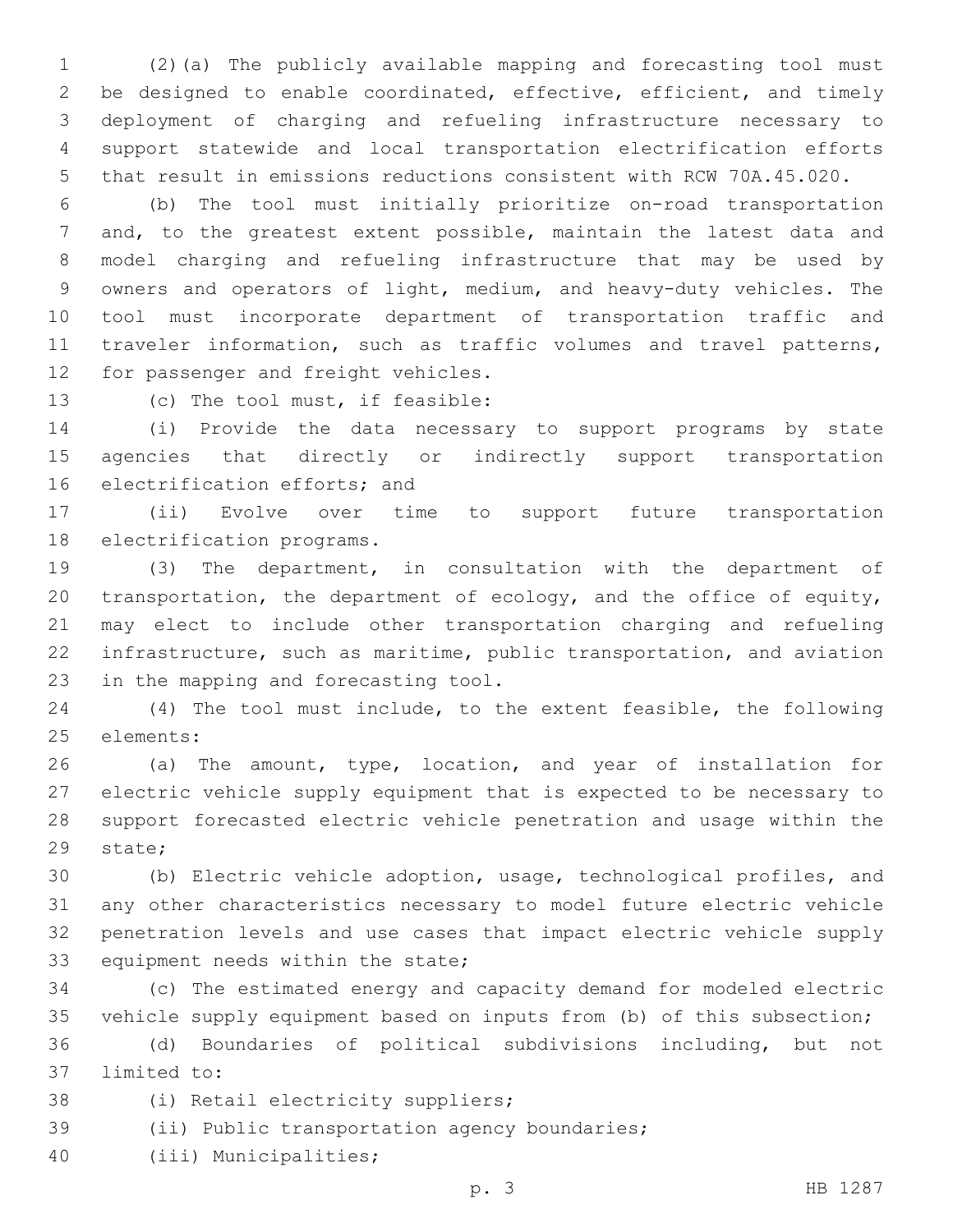1 (iv) Counties; and

(v) Federally recognized tribal governments;2

 (e) Existing and known publicly or privately owned level 2, direct current fast charge, and refueling infrastructure. The identification of refueling infrastructure must, if possible, distinguish refueling infrastructure that supplies renewable hydrogen, as defined in RCW 19.405.020, from other hydrogen refueling 8 infrastructure;

 (f) A public interface designed to provide any user the ability to determine the forecasted charging and refueling infrastructure needs within a provided geographic boundary, including those listed 12 under (d) of this subsection; and

 (g) The ability for all data tracked within the tool to be downloadable or usable within a separate mapping and forecasting 15 tool.

(5) The tool must, if feasible, integrate scenarios including:

(a) Varying levels of public transportation utilization;

 (b) Varying levels of active transportation usage, such as biking 19 or walking;

 (c) Vehicle miles traveled amounts above and below the baseline; 21 and

(d) Adoption of autonomous and shared mobility services.

 (6) To support highly impacted communities and vulnerable populations disproportionately burdened by transportation-related emissions and to ensure economic and mobility benefits flow to communities that have historically received less investment in infrastructure, the mapping and forecasting tool must integrate population, health, environmental, and socioeconomic data on a census tract basis. The department may use existing data used by other state or federal agencies. The department must consult with the department 31 of health, the office of equity, the department of ecology, and other agencies as necessary in order to ensure the tool properly integrates cumulative impact analyses best practices and to ensure that the tool is developed in coordination with other state government administrative efforts to identify disproportionately impacted communities.36

 (7) The mapping and forecasting tool must, to the extent appropriate, integrate related analyses, such as the department's state energy strategy, the joint transportation committee's public fleet electrification study, the west coast collaborative's

p. 4 HB 1287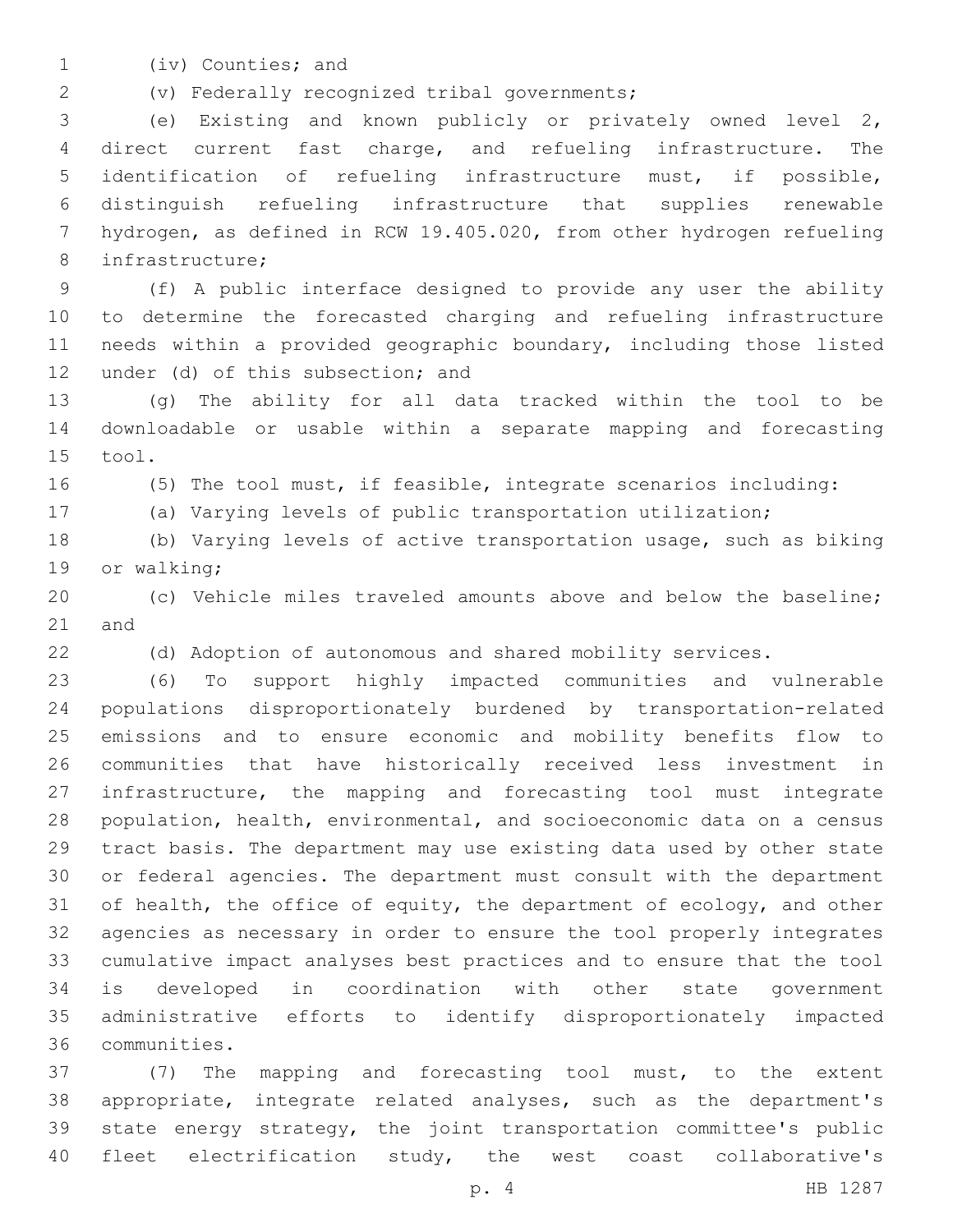alternative fuel infrastructure corridor coalition report, and other related electric vehicle supply equipment assessments as deemed 3 appropriate.

 (8) Where appropriate and feasible, the mapping and forecasting tool must incorporate infrastructure located at or near the border in neighboring state and provincial jurisdictions.6

 (9) In designing the mapping and forecasting tool, the department must coordinate with the department of transportation, the department of ecology, the utilities and transportation commission, and other state agencies as needed in order to ensure the mapping and forecasting tool is able to successfully facilitate other state agency programs that involve deployment of electric vehicle supply 13 equipment.

 (10) The department must conduct a stakeholder process in developing the mapping and forecasting tool to ensure the tool supports the needs of communities, public agencies, and relevant 17 private organizations.

 (11) The department may contract with consultants to develop and implement all or portions of the mapping and forecasting tool. The department may rely on or, to the extent necessary, contract for privately-maintained data sufficient to develop the elements 22 specified in subsection (4) of this section.

 (12) The definitions in this subsection apply throughout this section unless the context clearly requires otherwise:

 (a) "Charging infrastructure" means a unit of fueling infrastructure that supplies electric energy for the recharging of 27 battery electric vehicles.

 (b) "Direct current fast charger" means infrastructure that supplies electricity to battery electric vehicles at capacities no less than 50 kilowatts, typically using 208/408 volt three-phase 31 direct current electricity.

 (c) "Electric vehicle" means any craft, vessel, automobile, public transportation vehicle, or equipment that transports people or goods and operates, either partially or exclusively, on electrical energy from an off-board source that is stored onboard for motive 36 purpose.

 (d) "Electric vehicle supply equipment" means charging 38 infrastructure and refueling infrastructure.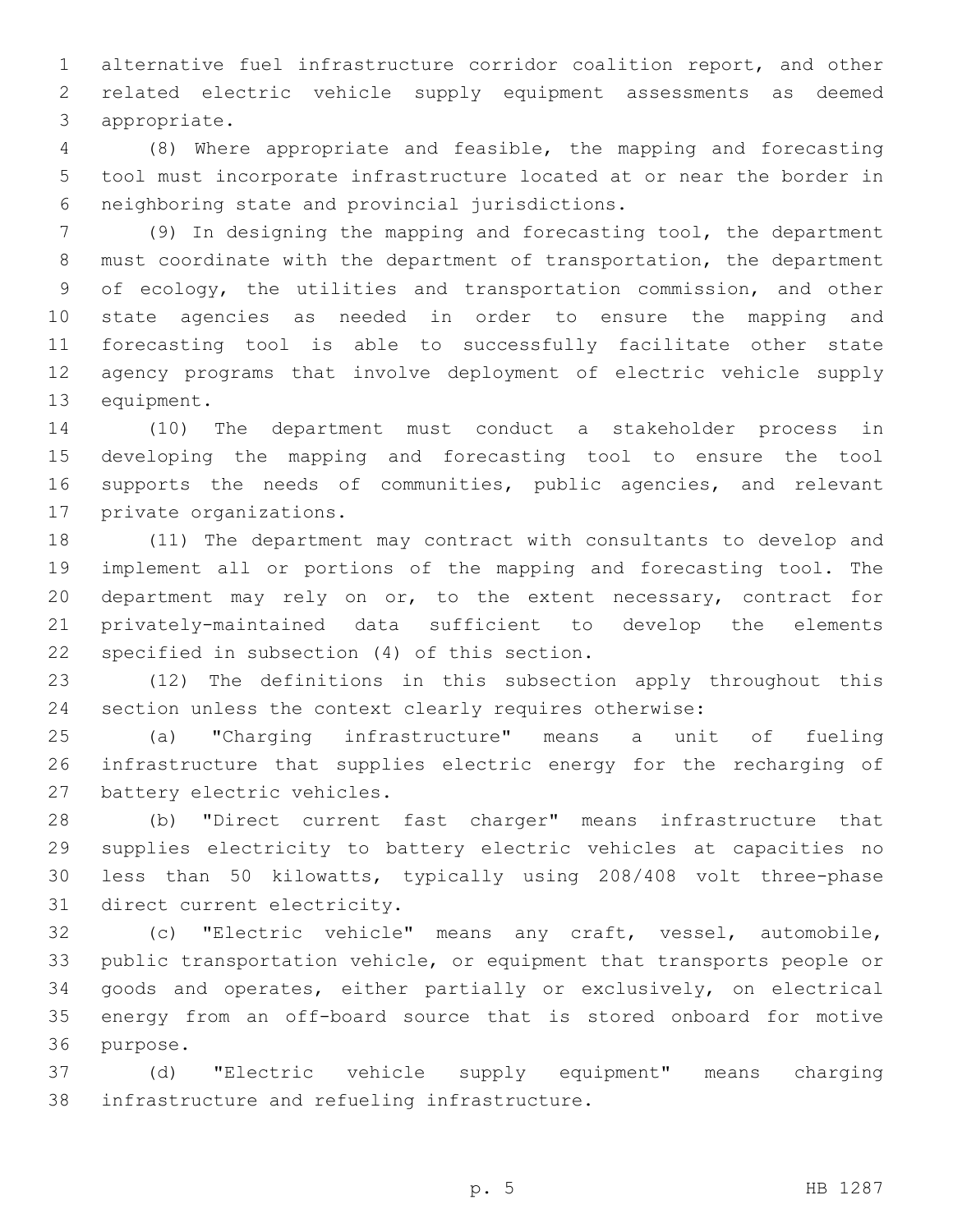(e) "Level 2 charger" means infrastructure that supplies electricity to battery electric vehicles at 240 volts and equal to or 3 less than 80 amps.

 (f) "Refueling infrastructure" means a unit of fueling infrastructure that supplies hydrogen for the resupply of hydrogen fuel cell vehicles.6

 **Sec. 3.** RCW 19.280.030 and 2019 c 288 s 14 are each amended to 8 read as follows:

 Each electric utility must develop a plan consistent with this 10 section.

 (1) Utilities with more than twenty-five thousand customers that are not full requirements customers must develop or update an integrated resource plan by September 1, 2008. At a minimum, progress reports reflecting changing conditions and the progress of the integrated resource plan must be produced every two years thereafter. An updated integrated resource plan must be developed at least every four years subsequent to the 2008 integrated resource plan. The integrated resource plan, at a minimum, must include:

 (a) A range of forecasts, for at least the next ten years or longer, of projected customer demand which takes into account 21 econometric data and customer usage;

 (b) An assessment of commercially available conservation and efficiency resources, as informed, as applicable, by the assessment for conservation potential under RCW 19.285.040 for the planning horizon consistent with (a) of this subsection. Such assessment may include, as appropriate, opportunities for development of combined 27 heat and power as an energy and capacity resource, demand response and load management programs, and currently employed and new policies and programs needed to obtain the conservation and efficiency 30 resources;

 (c) An assessment of commercially available, utility scale renewable and nonrenewable generating technologies including a comparison of the benefits and risks of purchasing power or building 34 new resources;

 (d) A comparative evaluation of renewable and nonrenewable generating resources, including transmission and distribution delivery costs, and conservation and efficiency resources using 38 "lowest reasonable cost" as a criterion;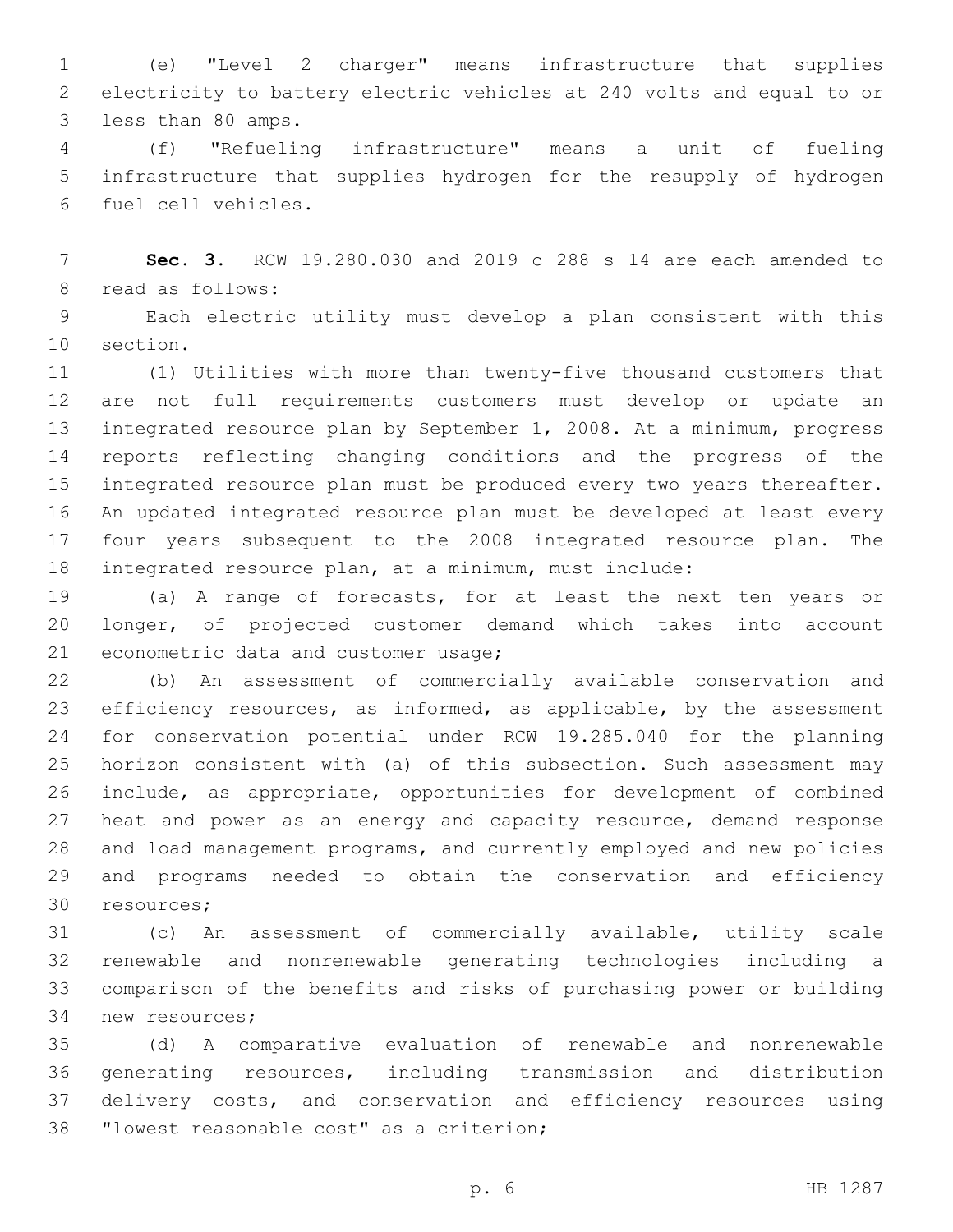(e) An assessment of methods, commercially available technologies, or facilities for integrating renewable resources, including but not limited to battery storage and pumped storage, and addressing overgeneration events, if applicable to the utility's 5 resource portfolio;

 (f) An assessment and ten-year forecast of the availability of regional generation and transmission capacity on which the utility 8 may rely to provide and deliver electricity to its customers;

 (g) A determination of resource adequacy metrics for the resource 10 plan consistent with the forecasts;

 (h) A forecast of distributed energy resources that may be installed by the utility's customers and an assessment of their 13 effect on the utility's load and operations;

 (i) An identification of an appropriate resource adequacy requirement and measurement metric consistent with prudent utility practice in implementing RCW 19.405.030 through 19.405.050;

 (j) The integration of the demand forecasts, resource evaluations, and resource adequacy requirement into a long-range assessment describing the mix of supply side generating resources and conservation and efficiency resources that will meet current and projected needs, including mitigating overgeneration events and implementing RCW 19.405.030 through 19.405.050, at the lowest reasonable cost and risk to the utility and its customers, while maintaining and protecting the safety, reliable operation, and 25 balancing of its electric system;

 (k) An assessment, informed by the cumulative impact analysis conducted under RCW 19.405.140, of: Energy and nonenergy benefits and reductions of burdens to vulnerable populations and highly impacted communities; long-term and short-term public health and environmental 30 benefits, costs, and risks; and energy security and risk; ((and))

 (l) A ten-year clean energy action plan for implementing RCW 19.405.030 through 19.405.050 at the lowest reasonable cost, and at an acceptable resource adequacy standard, that identifies the specific actions to be taken by the utility consistent with the 35 long-range integrated resource plan; and

(m) An analysis of how the plan supports and accounts for:

 (i) The anticipated levels of zero emissions vehicle use that result from the zero emissions vehicle program requirements in chapter 70A.30 RCW and that result in emissions reductions consistent with RCW 70A.45.020;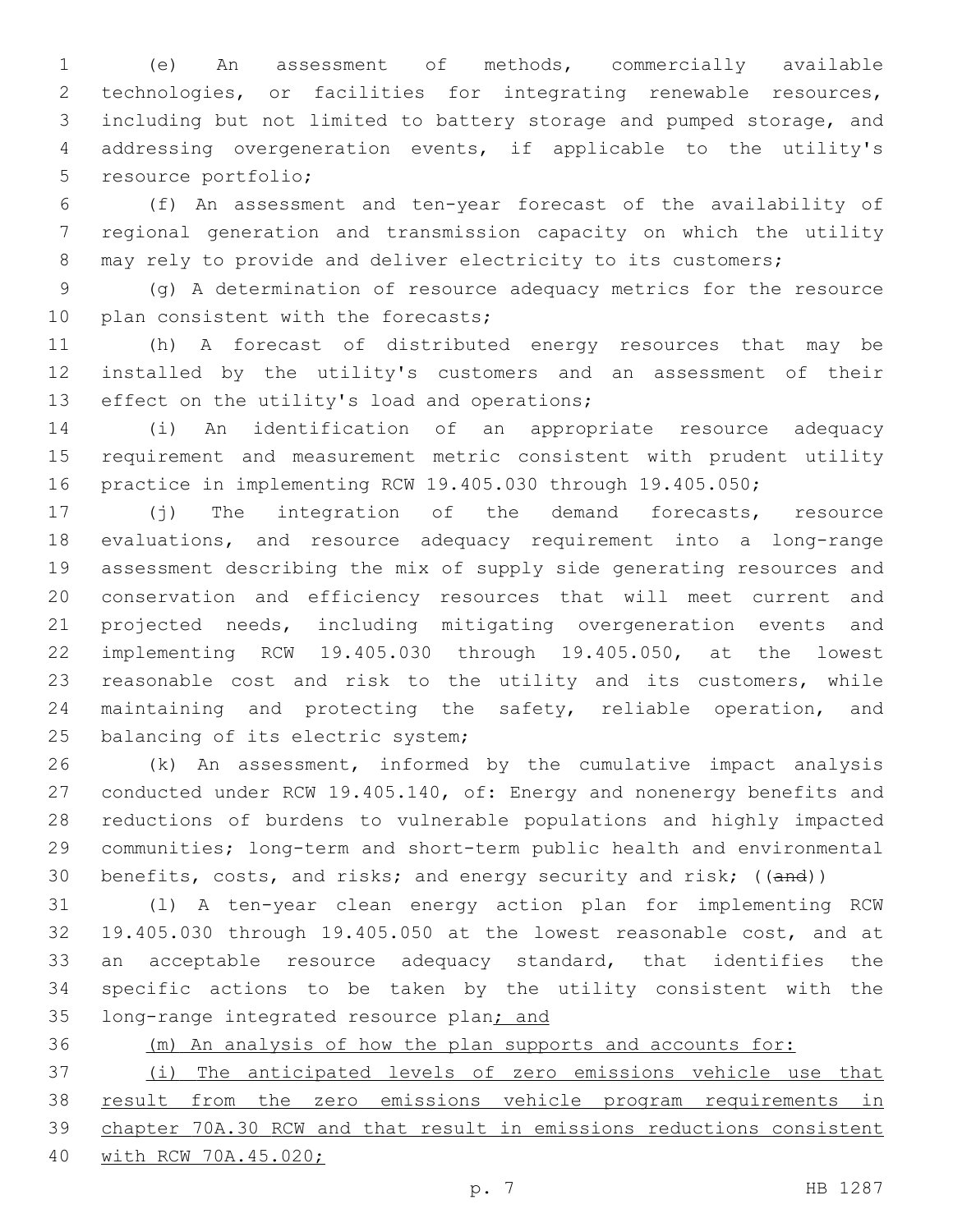(ii) Analysis, research, findings, recommendations, actions, and any other relevant information found in the electrification of transportation plans submitted under RCW 35.92.450, 54.16.430, and 80.28.365; and

 (iii) For plans due to be filed after September 1, 2023, relevant infrastructure forecasts and the associated energy impacts, which may include those generated by the mapping and forecasting tool created 8 in section 2 of this act.

 (2) For an investor-owned utility, the clean energy action plan must: (a) Identify and be informed by the utility's ten-year cost- effective conservation potential assessment as determined under RCW 19.285.040, if applicable; (b) establish a resource adequacy requirement; (c) identify the potential cost-effective demand response and load management programs that may be acquired; (d) 15 identify renewable resources, nonemitting electric generation, and distributed energy resources that may be acquired and evaluate how each identified resource may be expected to contribute to meeting the utility's resource adequacy requirement; (e) identify any need to develop new, or expand or upgrade existing, bulk transmission and distribution facilities; and (f) identify the nature and possible extent to which the utility may need to rely on alternative compliance options under RCW 19.405.040(1)(b), if appropriate.

 (3)(a) An electric utility shall consider the social cost of greenhouse gas emissions, as determined by the commission for investor-owned utilities pursuant to RCW 80.28.405 and the department for consumer-owned utilities, when developing integrated resource plans and clean energy action plans. An electric utility must incorporate the social cost of greenhouse gas emissions as a cost 29 adder when:

 (i) Evaluating and selecting conservation policies, programs, and 31 targets;

 (ii) Developing integrated resource plans and clean energy action 33 plans; and

 (iii) Evaluating and selecting intermediate term and long-term 35 resource options.

 (b) For the purposes of this subsection (3): (i) Gas consisting largely of methane and other hydrocarbons derived from the decomposition of organic material in landfills, wastewater treatment facilities, and anaerobic digesters must be considered a nonemitting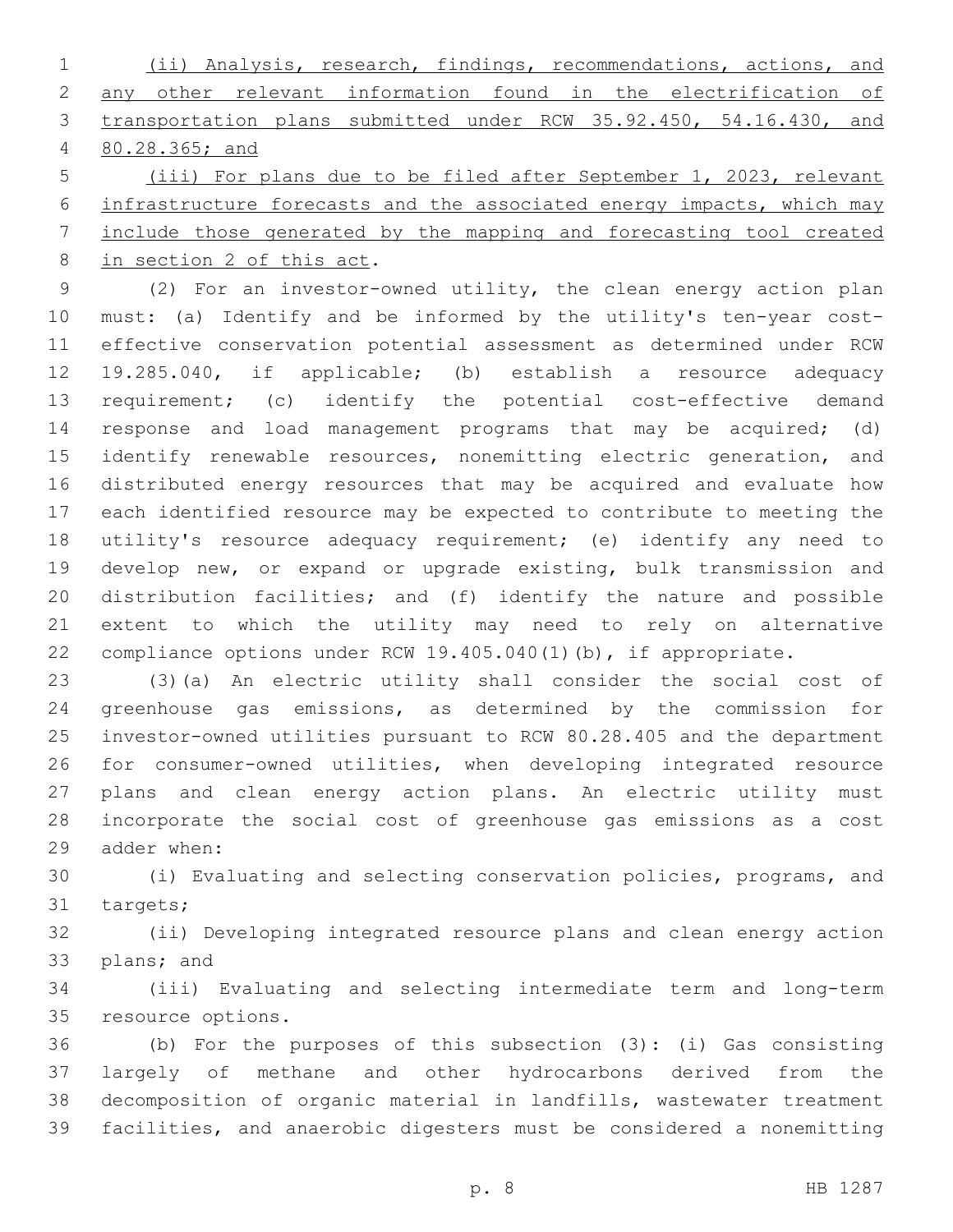resource; and (ii) qualified biomass energy must be considered a 2 nonemitting resource.

 (4) To facilitate broad, equitable, and efficient implementation of chapter 288, Laws of 2019, a consumer-owned energy utility may enter into an agreement with a joint operating agency organized under chapter 43.52 RCW or other nonprofit organization to develop and implement a joint clean energy action plan in collaboration with 8 other utilities.

 (5) All other utilities may elect to develop a full integrated resource plan as set forth in subsection (1) of this section or, at a 11 minimum, shall develop a resource plan that:

(a) Estimates loads for the next five and ten years;

 (b) Enumerates the resources that will be maintained and/or 14 acquired to serve those loads;

 (c) Explains why the resources in (b) of this subsection were chosen and, if the resources chosen are not: (i) Renewable resources; (ii) methods, commercially available technologies, or facilities for integrating renewable resources, including addressing any 19 overgeneration event; or (iii) conservation and efficiency resources, 20 why such a decision was made; ((and))

 (d) By December 31, 2020, and in every resource plan thereafter, identifies how the utility plans over a ten-year period to implement RCW 19.405.040 and 19.405.050; and

(e) Supports and accounts for:

 (i) The anticipated levels of zero emissions vehicle use that result from the zero emissions vehicle program requirements in chapter 70A.30 RCW and that result in emissions reductions consistent 28 with RCW 70A.45.020;

 (ii) Analysis, research, findings, recommendations, actions, and any other relevant information found in the electrification of transportation plans submitted under RCW 35.92.450 or 54.16.430; and

 (iii) For plans due to be filed after September 1, 2023, relevant infrastructure forecasts and the associated energy impacts generated, which may include those generated by the mapping and forecasting tool 35 created in section 2 of this act.

 (6) Assessments for demand side resources included in an integrated resource plan may include combined heat and power systems as one of the measures in a conservation supply curve. The value of recoverable waste heat resulting from combined heat and power must be reflected in analyses of cost-effectiveness under this subsection.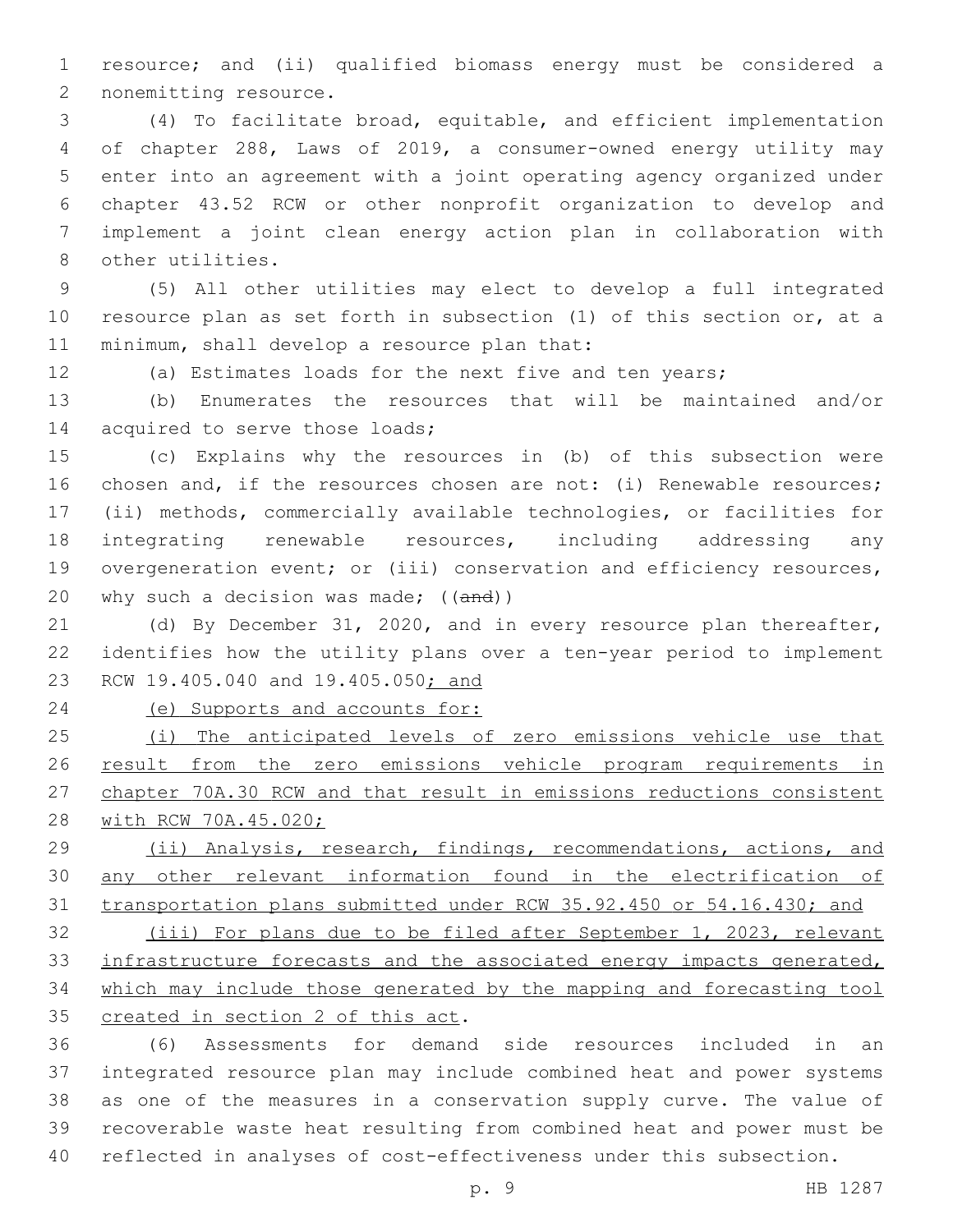(7) An electric utility that is required to develop a resource plan under this section must complete its initial plan by September 3 1, 2008.

 (8) Plans developed under this section must be updated on a regular basis, on intervals approved by the commission or the department, or at a minimum on intervals of two years.

 (9) Plans shall not be a basis to bring legal action against 8 electric utilities.

 (10)(a) To maximize transparency, the commission, for investor- owned utilities, or the governing body, for consumer-owned utilities, may require an electric utility to make the utility's data input files available in a native format. Each electric utility shall publish its final plan either as part of an annual report or as a separate document available to the public. The report may be in an 15 electronic form.

 (b) Nothing in this subsection limits the protection of records containing commercial information under RCW 80.04.095.

 (11) By December 31, 2021, the department and the commission must adopt rules establishing the requirements for incorporating the cumulative impact analysis developed under RCW 19.405.140 into the criteria for developing clean energy action plans under this section.

 **Sec. 4.** RCW 19.27.540 and 2019 c 285 s 18 are each amended to 23 read as follows:

 (1) The building code council shall adopt rules for electric vehicle infrastructure requirements. Rules adopted by the state building code council must consider applicable national and international standards and be consistent with rules adopted under 28 RCW 19.28.281.

 (2)(a) Except as provided in (b) of this subsection, the rules adopted under this section must require electric vehicle charging capability at all new buildings that provide on-site parking. Where parking is provided, the greater of one parking space or ten percent of parking spaces, rounded to the next whole number, must be provided with wiring or raceway sized to accommodate 208/240 V 40-amp or equivalent electric vehicle charging. Electrical rooms serving buildings with on-site parking must be sized to accommodate the potential for electrical equipment and distribution required to serve a minimum of twenty percent of the total parking spaces with 208/240 V 40-amp or equivalent electric vehicle charging. Load management